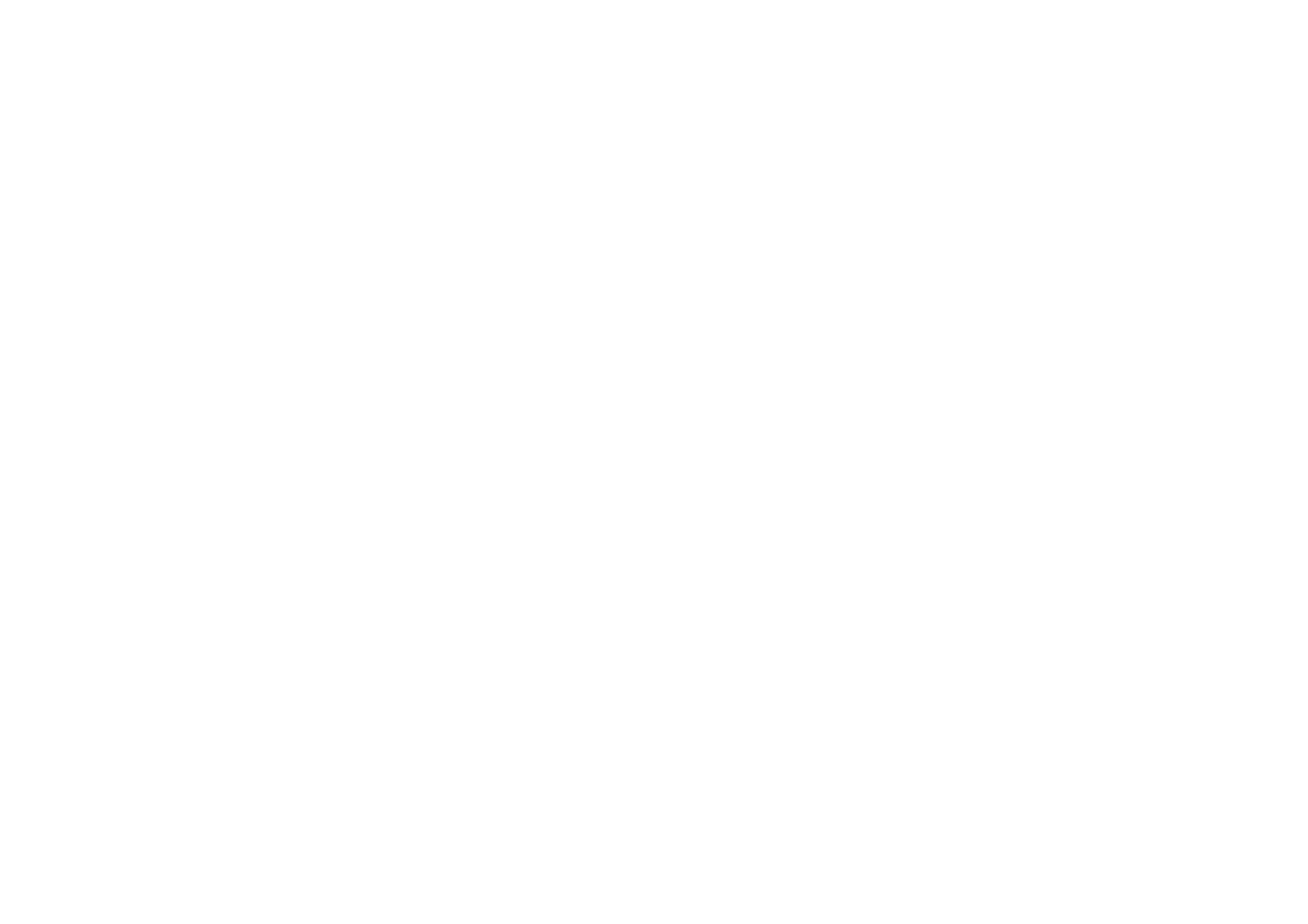<span id="page-2-0"></span> $\Gamma$ 

| <b>Bed Utilization</b>  | 2004   | 2003   |
|-------------------------|--------|--------|
|                         |        |        |
| Total admissions        | 2,392  | 1,521  |
| Total discharges        | 2,398  | 1,483  |
| Number of beds          | 56     | 54     |
| Bed days available      | 20,496 | 19,710 |
| Patient days-overnight  | 6,662  | 4,361  |
| Patients days < 1 day   | 828    | 773    |
| Total patients days     | 7,490  | 5,134  |
| Bed occupancy rate      | 36.5   | 26.0   |
| Turnover rate           | 42.8   | 27.5   |
| Turnover interval       | 5.4    | 9.8    |
| Average daily admission | 6.5    | 4.2    |
| Average daily discharge | 6.6    | 4.1    |
| Average length of stay  | 3.1    | 3.5    |
|                         |        |        |

*The hospital was officially opened on the fourth quarter of 2002.* . *2002*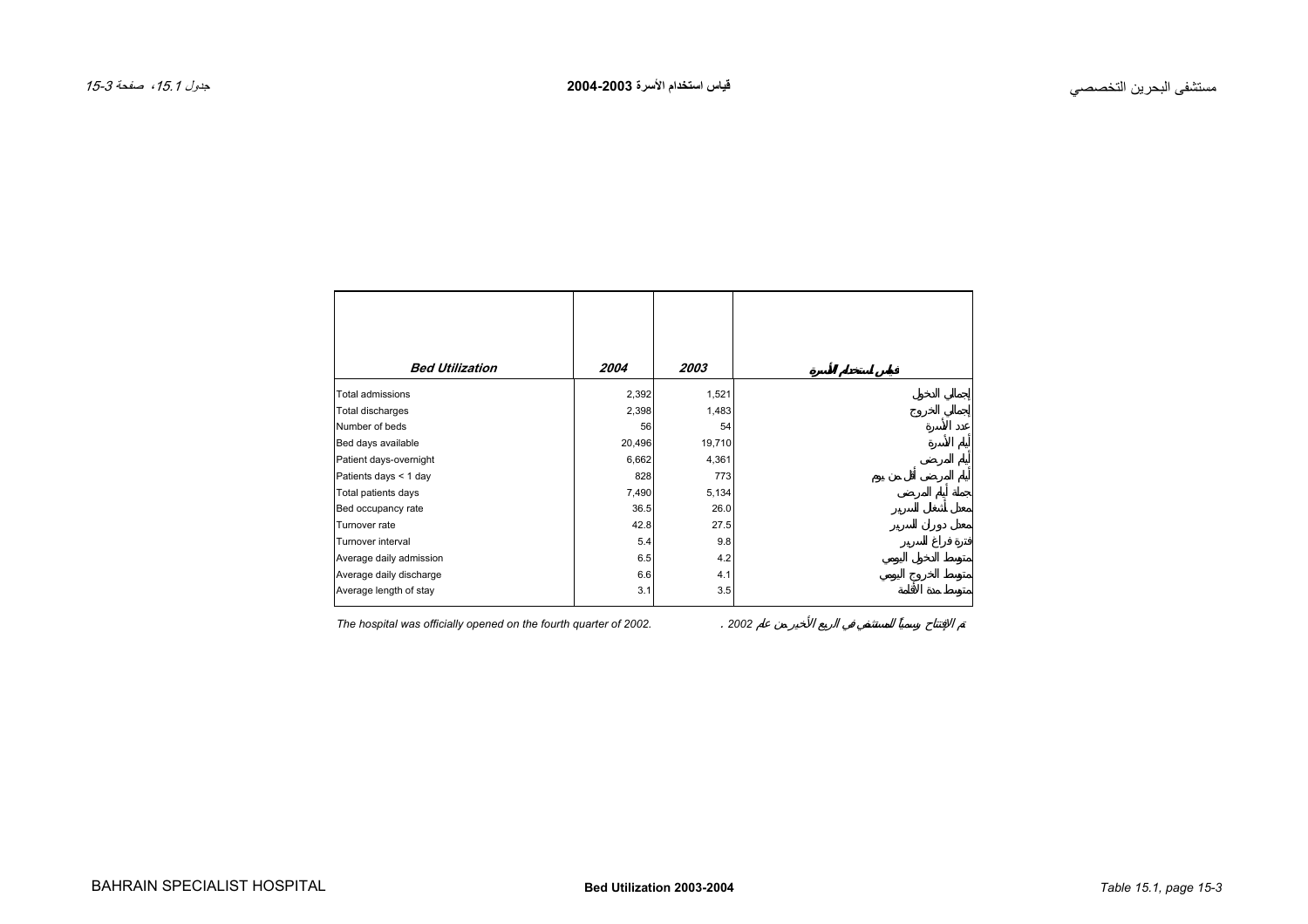<span id="page-3-0"></span>

|                       | <b>Total</b> |       | <b>Dead</b> |     | Alive |       |  |
|-----------------------|--------------|-------|-------------|-----|-------|-------|--|
|                       |              |       |             |     |       |       |  |
| <b>Department</b>     | %            | No.   | %           | No. | %     | No.   |  |
| Medical               | 62.5         | 1,499 | 90.0        | 9   | 62.4  | 1,490 |  |
| E.N.T                 | 2.9          | 70    |             |     | 2.9   | 70    |  |
| Obstetrics/Gynecology | 11.5         | 275   |             | -   | 11.5  | 275   |  |
| Surgery               | 10.1         | 242   |             | -   | 10.1  | 242   |  |
| Paediatric            | 12.2         | 292   | 10.0        |     | 12.2  | 291   |  |
| Opthalmology          | 0.8          | 20    |             | -   | 0.8   | 20    |  |
| <b>Total</b>          | 100.0        | 2,398 | 100.0       | 10  | 100.0 | 2,388 |  |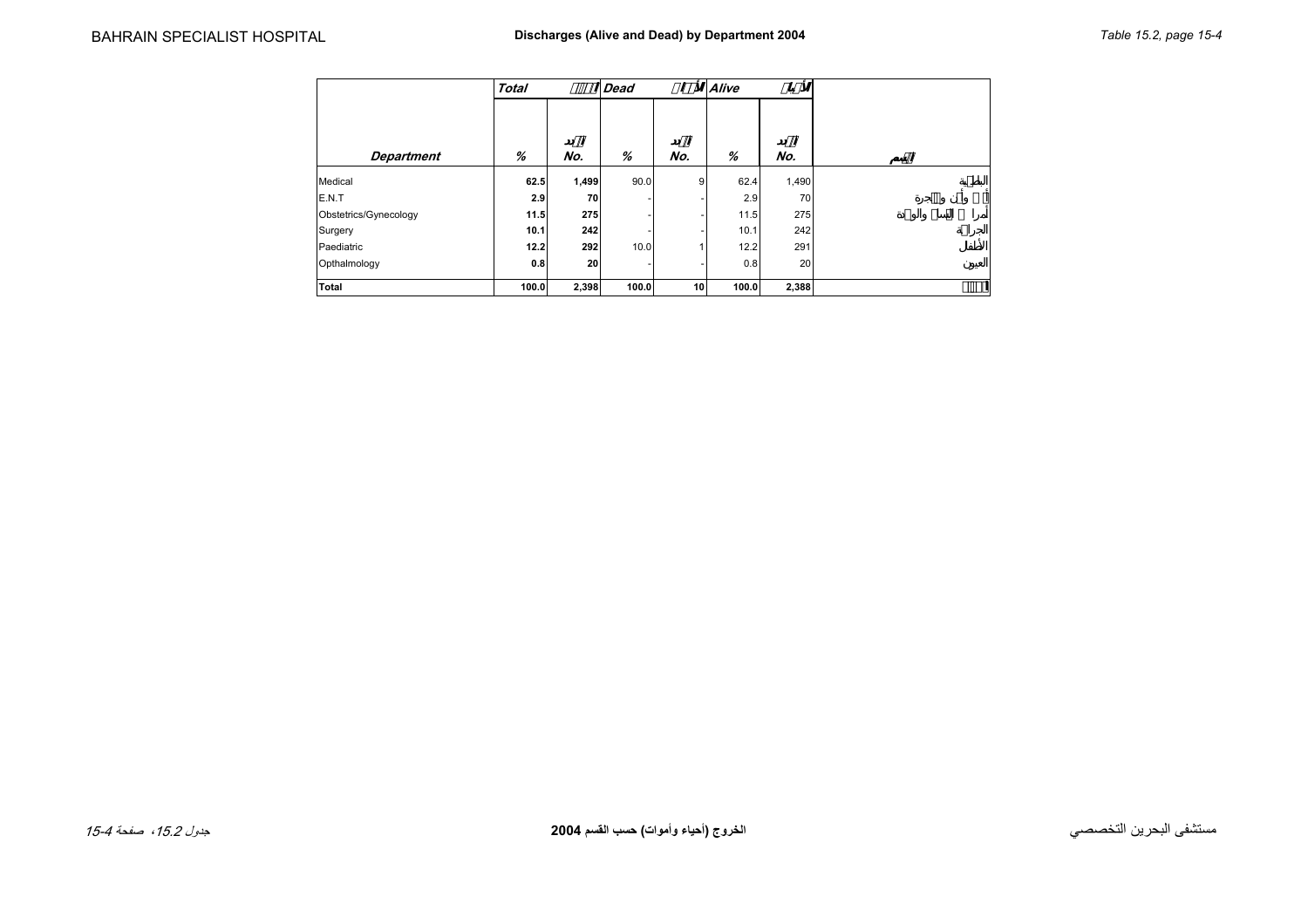<span id="page-4-0"></span>

| Department              | 2004   | 2003   |
|-------------------------|--------|--------|
| <b>General Practice</b> | 4,365  | 2,959  |
| Dental                  | 1,778  | 1,772  |
| Dermatology             | 2,579  | 1,482  |
| E.N.T.                  | 1,982  | 771    |
| Medical                 | 7,727  | 7,867  |
| Obstetrics/Gynecology   | 10,788 | 6,051  |
| Ophthalmology           | 996    | 469    |
| Orthopedics             | 813    | 53     |
| Paediatrics             | 2,086  | 1,594  |
| Surgical                | 1,021  | 664    |
| Urology                 | 1,355  | 1,174  |
| Nephrology              | 1,185  | 119    |
| Plastic Surgery         | 1,328  | 718    |
| Cardiology              | 927    | 708    |
| Physical Medicine       | 3,250  | 2,522  |
| <b>Total</b>            | 42,180 | 28,923 |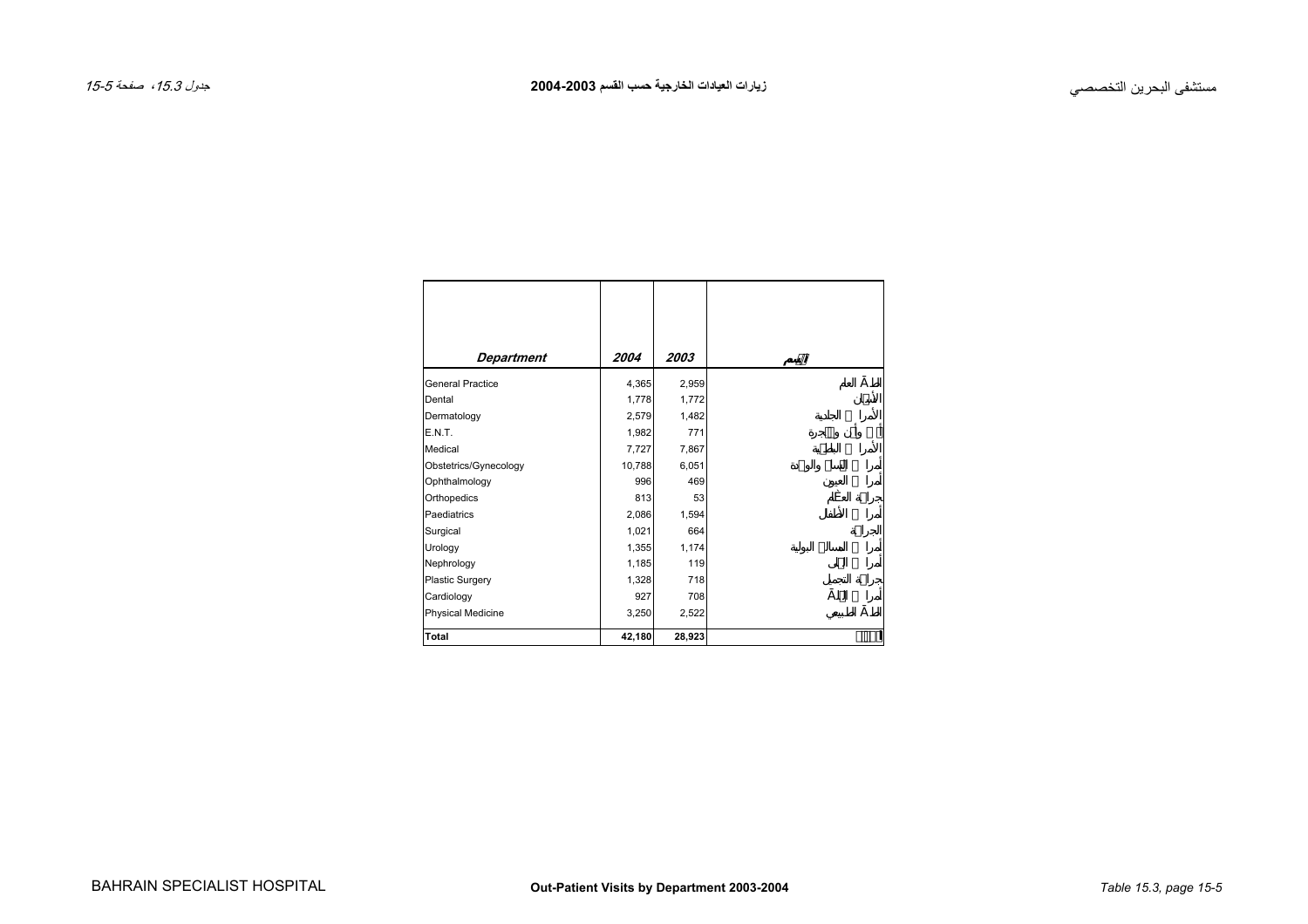<span id="page-5-0"></span>

|                                 | <b>Total</b> |        |      | Non-Bahraini |        |      | <b>Bahraini</b> |        |             |  |
|---------------------------------|--------------|--------|------|--------------|--------|------|-----------------|--------|-------------|--|
| Category                        | Total        | Female | Male | <b>Total</b> | Female | Male | <b>Total</b>    | Female | <b>Male</b> |  |
|                                 |              |        |      |              |        |      |                 |        |             |  |
| Physicians                      | 30           |        | 21   | 28           |        | 20   | $\overline{2}$  |        |             |  |
| Dentists                        |              |        |      |              |        |      |                 |        |             |  |
| Pharmacists & Technicians       |              |        |      |              |        |      |                 |        |             |  |
| Nurses <sup>*</sup>             | 56           | 54     | 2    | 56           | 54     | 2    |                 |        |             |  |
| Dental hygienists & Technicians |              |        |      |              |        |      |                 |        |             |  |
| Lab technologists & Technicians | 6            |        |      | 6            |        |      |                 |        |             |  |
| Radiographers & Technicians     | a            |        | 2    | 5            |        | っ    |                 |        |             |  |

*\* Nurses excluding practical nurses and other grades below staff nurse.* . : *\**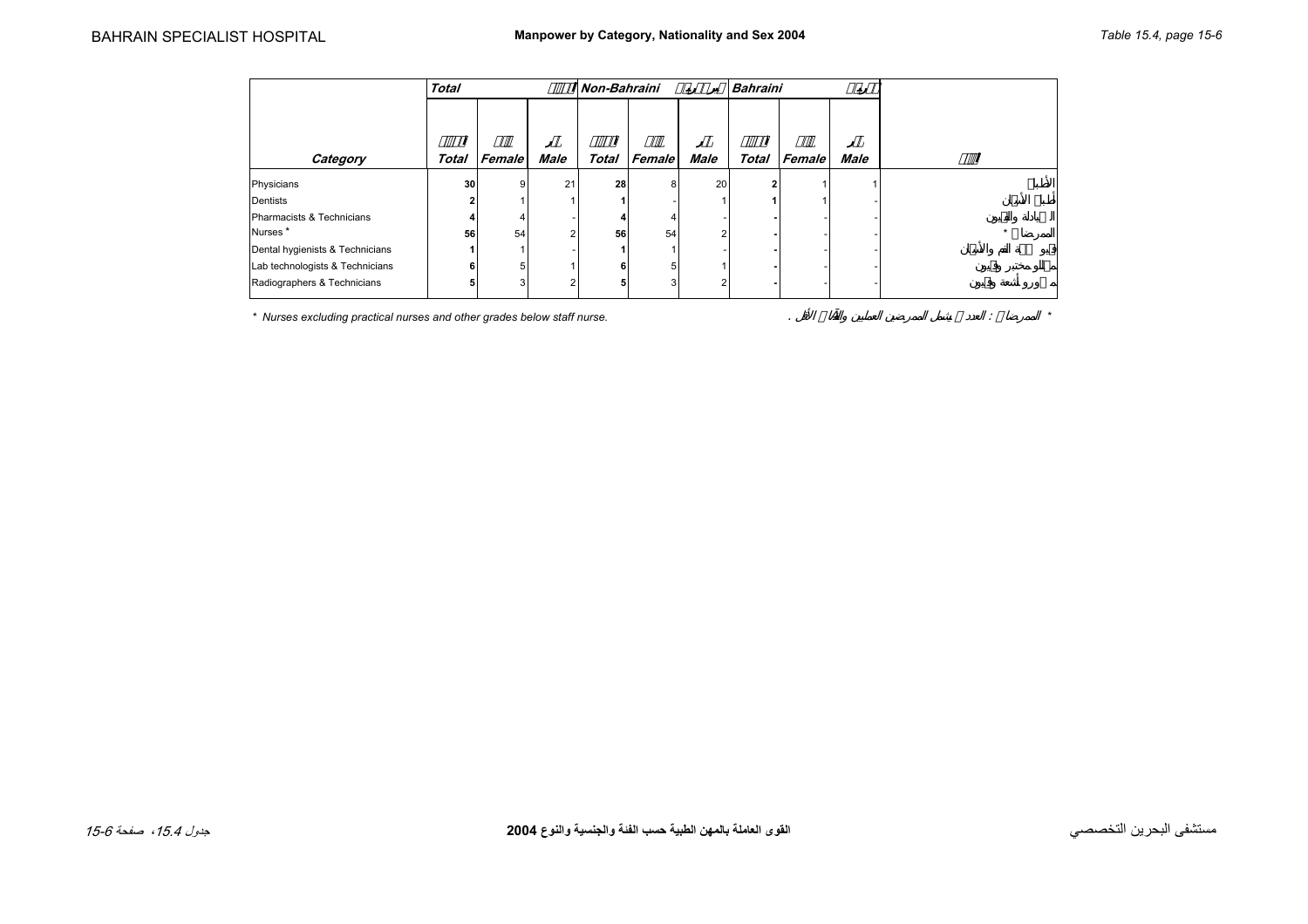<span id="page-6-0"></span>

|                                   |                               |                               |                                    | <b>Live Births</b>                 |               |                                    |               |  |
|-----------------------------------|-------------------------------|-------------------------------|------------------------------------|------------------------------------|---------------|------------------------------------|---------------|--|
| <b>Births</b>                     |                               |                               |                                    | <b>Premature</b>                   |               | <b>Full Term</b>                   | ø             |  |
| Nationality / type<br>of delivery | <b>Total</b><br><b>Births</b> | <b>Still</b><br><b>Births</b> | <b>Total Live</b><br><b>Births</b> | Congenital<br><b>Abnormalities</b> | <b>Normal</b> | Congenital<br><b>Abnormalities</b> | <b>Normal</b> |  |
| <b>Bahraini</b>                   |                               |                               |                                    |                                    |               |                                    |               |  |
| Normal Delivery                   |                               |                               |                                    |                                    |               |                                    |               |  |
| Vertex                            | 108                           |                               | 108                                |                                    |               |                                    | 108           |  |
| <b>Breech</b>                     |                               |                               |                                    |                                    |               |                                    |               |  |
| <b>Assisted Delivery</b>          |                               |                               |                                    |                                    |               |                                    |               |  |
| Vacuum                            | 9                             |                               | 9                                  |                                    |               |                                    | 9             |  |
| Forceps                           |                               |                               |                                    |                                    |               |                                    |               |  |
| Caesarian section                 | 42                            |                               | 42                                 |                                    |               |                                    | 42            |  |
| <b>Total Bahraini</b>             | 159                           |                               | 159                                |                                    |               |                                    | 159           |  |
| Non-Bahraini                      |                               |                               |                                    |                                    |               |                                    |               |  |
| Normal Delivery                   |                               |                               |                                    |                                    |               |                                    |               |  |
| Vertex                            | 43                            |                               | 42                                 |                                    |               |                                    | 42            |  |
| <b>Breech</b>                     |                               |                               |                                    |                                    |               |                                    |               |  |
| <b>Assisted Delivery</b>          |                               |                               |                                    |                                    |               |                                    |               |  |
| Vacuum                            | 8                             |                               | 8                                  |                                    |               |                                    | 8             |  |
| Forceps                           |                               |                               |                                    |                                    |               |                                    |               |  |
| Caesarian section                 | 28                            |                               | 28                                 |                                    |               |                                    | 28            |  |
| <b>Total Non-Bahraini</b>         | 79                            | 1                             | 78                                 |                                    |               |                                    | 78            |  |
| Total                             | 238                           | 1                             | 237                                |                                    |               |                                    | 237           |  |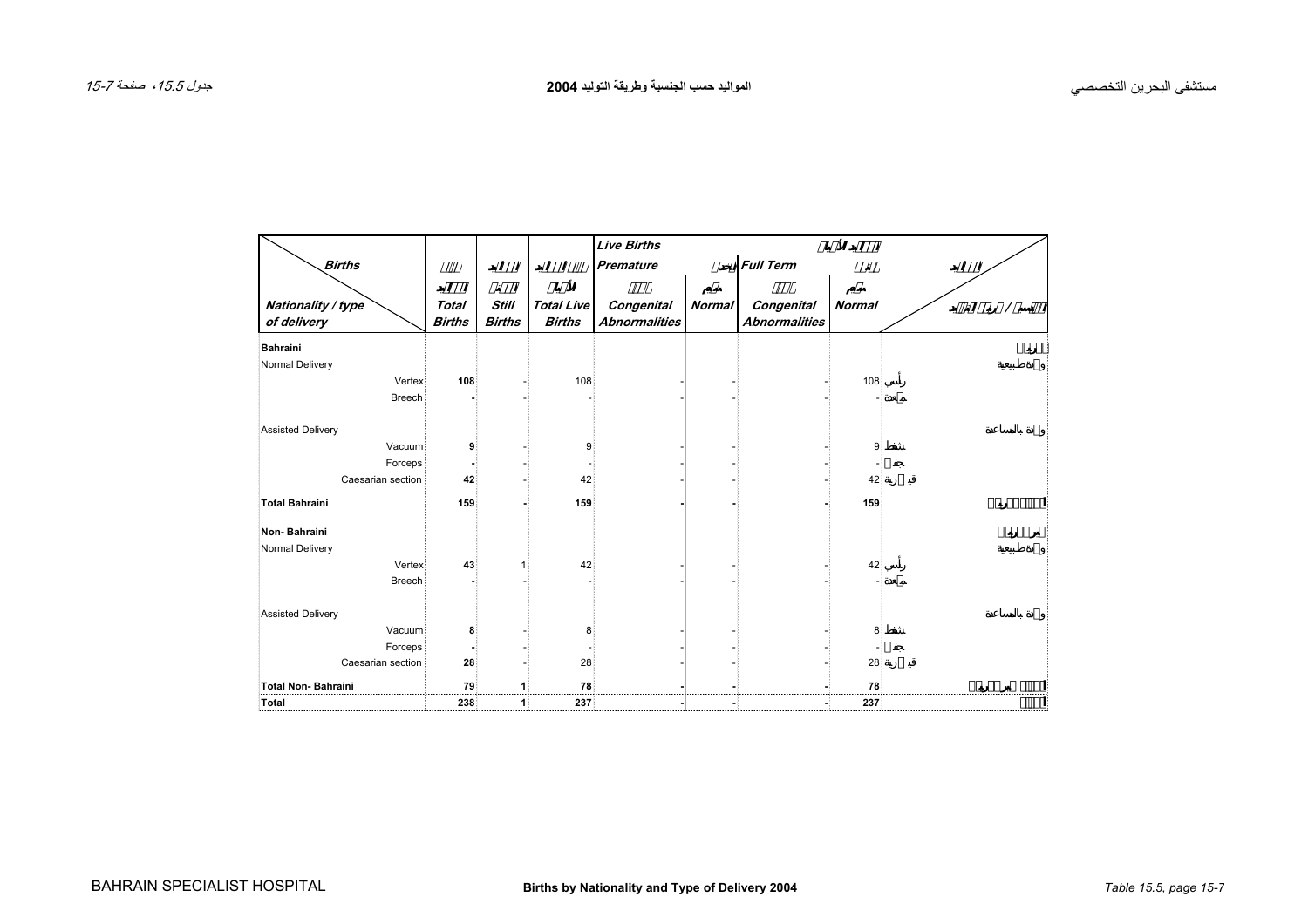<span id="page-7-0"></span>

|                                  | <b>Procedure Type</b> |              |              |
|----------------------------------|-----------------------|--------------|--------------|
|                                  |                       |              |              |
| <b>Department</b>                | Total                 | <b>Minor</b> | <b>Major</b> |
| General Surgery                  | 141                   | 56           | 85           |
| Orthopedics & Fracture           | 42                    | 15           | 27           |
| Urology                          | 89                    | 49           | 40           |
| Plastic Surgery                  | 106                   | 45           | 61           |
| Paediatrics                      | 63                    | 44           | 19           |
| Ear, Nose & Throat               | 46                    | 13           | 33           |
| Opthalmology                     | 17                    | 17           |              |
| <b>Obstetrics and Gynecology</b> | 245                   | 119          | 126          |
| Dental                           | 2                     |              | 2            |
| Total                            | 751                   | 358          | 393          |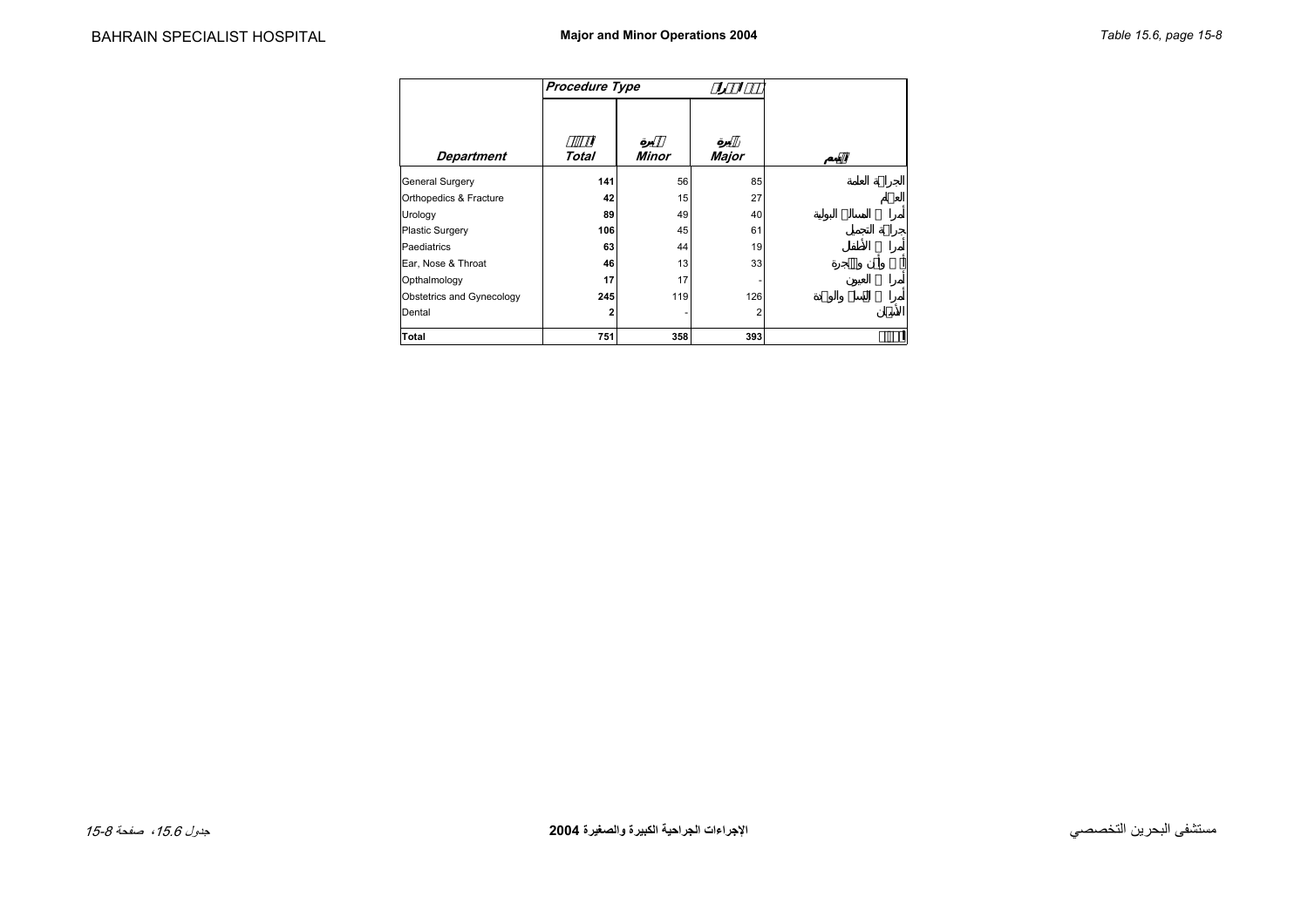<span id="page-8-0"></span>

|                          | <b>Total</b> |        |       | <b>Non-Bahraini</b> |                 |             | <b>Bahraini</b> |        |             |  |
|--------------------------|--------------|--------|-------|---------------------|-----------------|-------------|-----------------|--------|-------------|--|
| <b>Type of Treatment</b> | Total        | Female | Male  | <b>Total</b>        | Female          | <b>Male</b> | <b>Total</b>    | Female | <b>Male</b> |  |
|                          |              |        |       |                     |                 |             |                 |        |             |  |
| General treatment        | 1,505        | 769    | 736   | 988                 | 502             | 486         | 517             | 267    | 250         |  |
| Gum treatment            | 457          | 211    | 246   | 270                 | 125             | 145         | 187             | 86     | 101         |  |
| Nerve                    | 78           | 34     | 44    | 40                  | 13              | 27          | 38              | 21     | 17          |  |
| Surgical treatment       | 129          | 55     | 74    | 64                  | 25              | 39          | 65              | 30     | 35          |  |
| Filling                  | 1,083        | 539    | 544   | 566                 | 261             | 305         | 517             | 278    | 239         |  |
| Extraction               | 54           | 27     | 27    | 31                  | 10 <sub>1</sub> | 21          | 23              | 17     | 6           |  |
| Denture                  | 27           | 6      | 21    | 26                  | 5               | 21          |                 |        |             |  |
| Orthodontics             |              |        |       |                     |                 |             |                 |        |             |  |
| <b>Total</b>             | 3,334        | 1,642  | 1,692 | 1,986               | 942             | 1,044       | 1,348           | 700    | 648         |  |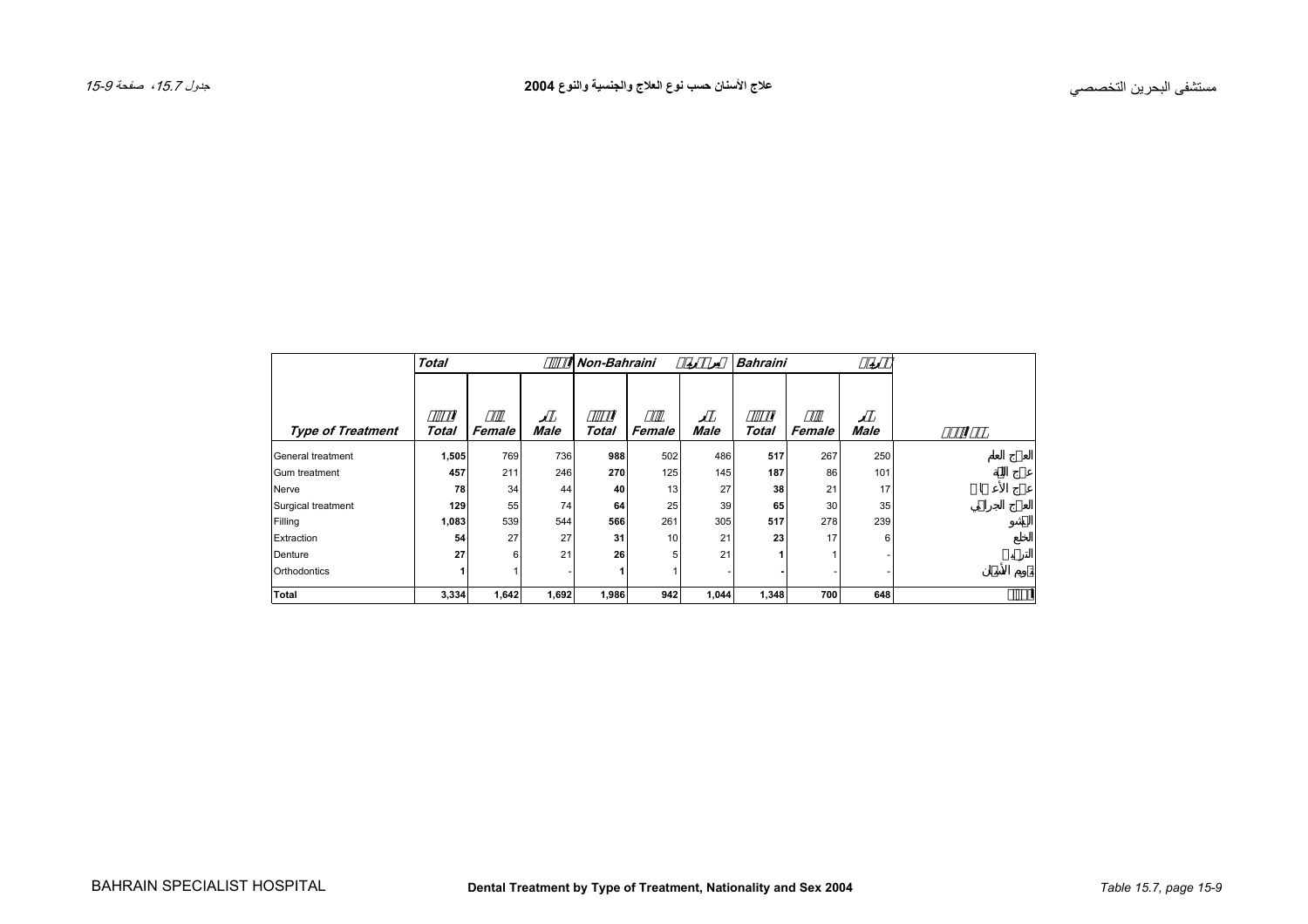<span id="page-9-0"></span>

|              |              |                   |                 |               |                   |              |               |                   |                     | ø    |                   |                                       |                           |
|--------------|--------------|-------------------|-----------------|---------------|-------------------|--------------|---------------|-------------------|---------------------|------|-------------------|---------------------------------------|---------------------------|
|              | <b>Total</b> |                   |                 | $2 - 5$ years |                   |              | $1 - 2$ years |                   | <b>Below 1 year</b> |      |                   |                                       |                           |
|              |              |                   |                 |               |                   |              |               |                   |                     |      |                   |                                       |                           |
|              |              |                   |                 |               |                   |              |               |                   |                     |      |                   |                                       |                           |
|              | Non-         |                   |                 | Non-          |                   |              | Non-          |                   |                     | Non- |                   | Type of vaccine                       |                           |
| <b>Total</b> |              | Bahraini Bahraini | <b>Total</b>    |               | Bahraini Bahraini | <b>Total</b> |               | Bahraini Bahraini | <b>Total</b>        |      | Bahraini Bahraini |                                       |                           |
| 28           | 22           | 6                 |                 |               |                   |              |               |                   | 24                  | 18   |                   | 6 BCG                                 |                           |
| 14           |              |                   |                 |               |                   | 12           |               |                   |                     |      |                   | - Chickenpox                          |                           |
|              |              |                   |                 |               |                   |              |               |                   |                     |      |                   | 1 DPT (Diphtheria, Pertusis, Tetanus) |                           |
| 216          | 105          | 111               |                 |               |                   | 70           | 35            | 35                | 139                 | 66   |                   | $+$ "<br>73 DPT+HB+Hib                |                           |
|              |              |                   |                 |               |                   |              |               |                   |                     |      |                   |                                       | $\mathbf{u}$ $\mathbf{u}$ |
|              |              |                   |                 |               |                   |              |               |                   |                     |      |                   | - Diphtheria-Tetanus (DT) - Children  |                           |
| 15           |              |                   | 12 <sub>1</sub> |               |                   |              |               |                   |                     |      |                   | - Hepatitis A - Children              |                           |
| 10           |              | 3                 |                 |               |                   |              |               |                   |                     |      |                   | 3 Hepatitis B - Infants               |                           |
| 12           |              | 12                |                 |               |                   |              |               |                   |                     |      |                   | - Influenza                           |                           |
|              |              | 3                 |                 |               |                   |              |               |                   |                     |      |                   | - Meningitis                          |                           |
| 38           | 19           | 19                |                 |               |                   | 32           | 17            | 15                |                     |      |                   | 1 MMR (Measles, Mumps, Rubella)       |                           |
| 220          | 107          | 113               | 10              |               |                   | 69           | 33            | 36                | 141                 | 68   |                   | 73 OPV - Oral Polio                   |                           |
|              |              |                   |                 |               |                   |              |               |                   |                     |      |                   | - PPD - Protein Purified Derivatives  |                           |
|              |              |                   |                 |               |                   |              |               |                   |                     |      |                   | - Pneumococcal                        |                           |
|              |              |                   |                 |               |                   |              |               |                   |                     |      |                   | - Tetanus Toxoid                      |                           |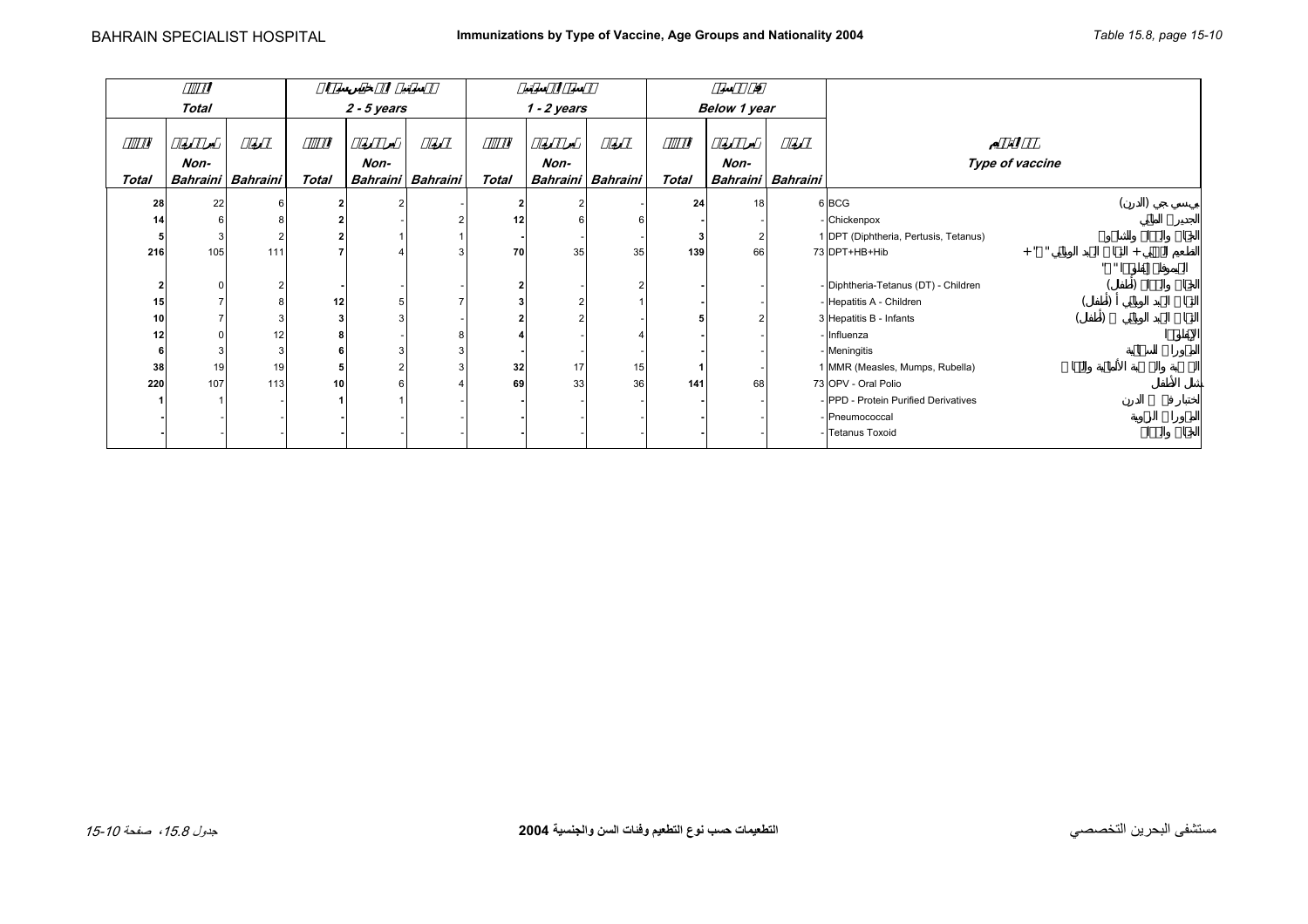<span id="page-10-0"></span>

| Type of Test                               | 2004   | 2003   |      |
|--------------------------------------------|--------|--------|------|
| Clinical chemistry of blood                | 11,878 | 11,872 |      |
| Clinical chemistry of other body fluids    | 281    |        |      |
| Chemical function tests                    |        |        |      |
| Endocrine function tests & enzymes         | 2,506  |        |      |
| Microbiology                               | 9,438  | 5,175  |      |
| Serology & immunology                      | 17,751 |        |      |
| Mycology & parasitology                    | 1,104  |        |      |
| Hematology                                 | 5,465  | 4,106  |      |
| General pathology                          | 1,415  | 1,107  |      |
| Other laboratory tests                     | 923    | 149    |      |
| Total                                      | 50,761 | 22,409 |      |
| Note: 2003 data was reviewed and modified. |        |        | 2003 |

*Note: 2003 data was reviewed and modified.*. : 1999 - 1999 - 1999 - 1999 - 1999 - 1999 - 1999 - 1999 - 1999 - 1999 - 1999 - 1999 - 1999 - 1999 - 1999 - 199<br>1999 - 1999 - 1999 - 1999 - 1999 - 1999 - 1999 - 1999 - 1999 - 1999 - 1999 - 1999 - 1999 - 1999 - 1999 - 1999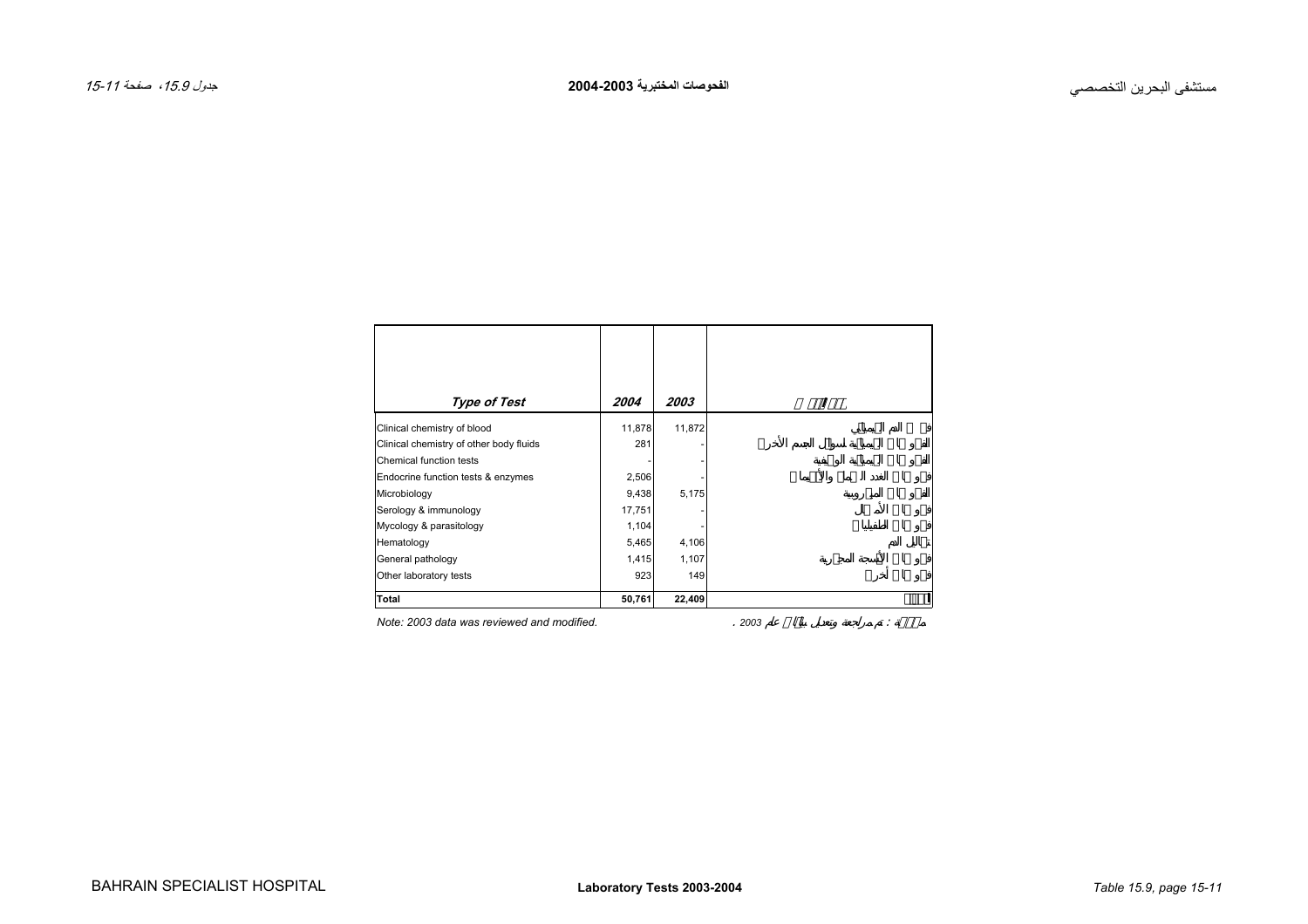<span id="page-11-0"></span>

|                                 | <b>Total</b> |               |             | Non-Bahraini |        |             | <b>Bahraini</b> |        |       |  |
|---------------------------------|--------------|---------------|-------------|--------------|--------|-------------|-----------------|--------|-------|--|
|                                 |              |               |             |              |        |             |                 |        |       |  |
|                                 |              |               |             |              |        |             |                 |        |       |  |
| Procedure                       | Total        | <b>Female</b> | <b>Male</b> | Total        | Female | <b>Male</b> | Total           | Female | Male  |  |
| Plain & general radiography     | 8,873        | 3,439         | 5,434       | 5,968        | 1,483  | 4,485       | 2,905           | 1,956  | 949   |  |
| Radiography with contrast media | 695          | 401           | 294         | 308          | 160    | 148         | 387             | 241    | 146   |  |
| Total                           | 9,568        | 3,840         | 5,728       | 6,276        | 1,643  | 4,633       | 3,292           | 2.197  | 1.095 |  |